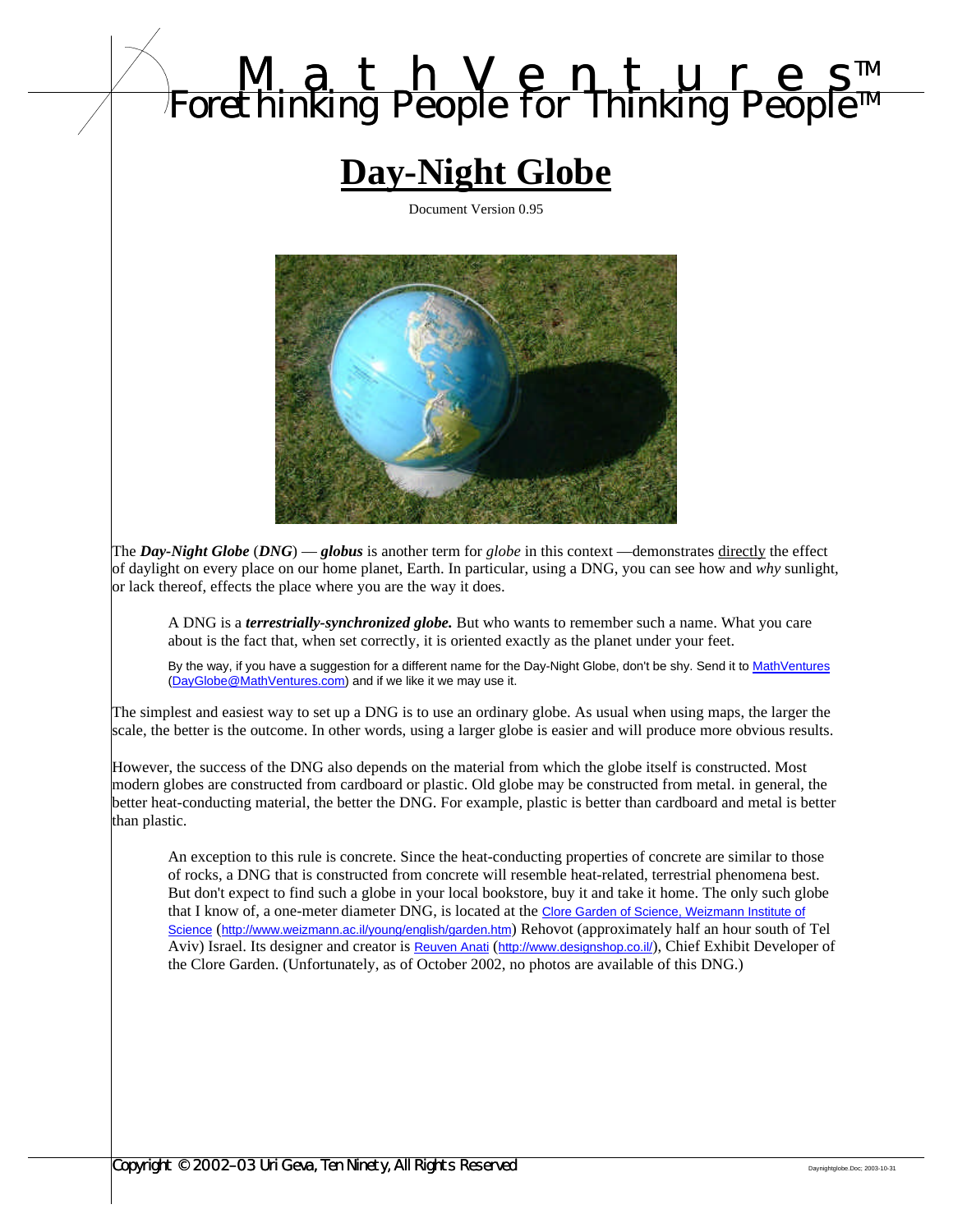*Day-Night Globe Page 2.*

# **Making a DNG**

To get your own DNG, all you need are:

- One globe
- One sunny day
- One compass, the kind that points to the north (not the circle-drawing tool), or some other means to tell where the geographic north is.

#### ¸ **A stand for your DNG.**

If your globe includes a stand on which you can rotate **and** tilt it, that's great.

If not, you need a makeshift stand. You can improvise one, using a cereal bowl, a small cooking pot or a vase. Whatever you use, it should be round and you should be able to rest your globe on its rim without the globe falling inside.

Actually, the smaller the size of the circular rim that support your globe, the less area of the surface of the globe will be obscured by it. So, if you can balance your globe on a bottle, you're doing great.

#### • **Do you know where you are?**

If you are lost, get yourself found first. DNG is useless for lost people and lost people cannot make DNG.

## **Now do the following:**

- ÿ **Take your globe outdoors and find a nice sunny space.**
- ÿ **Place your globe on its stand in direct sunlight.**

All of the globe should be exposed to the sun. Well, that's impossible. No matter how much you try, half of the globe will always be in the shade. If you noticed this on your own, you are one step ahead of me. What's important is that nothing else shades your globe. That is, the shade that is cast on part of the globe is the globe's own.

#### ÿ **Find your location on the globe.**

#### ÿ **Now orient your globe on its stand such that where you are is at its very top.**

For example, if you are in San Francisco, orient the globe such that *its* San Francisco it at its top,

If your globe has a built-in stand and you can do that, wonderful. If not, improvise a stand as suggested above.

The Day-Night Globe is set with the San Francisco Peninsula on top. It not oriented yet toward the true geographic north.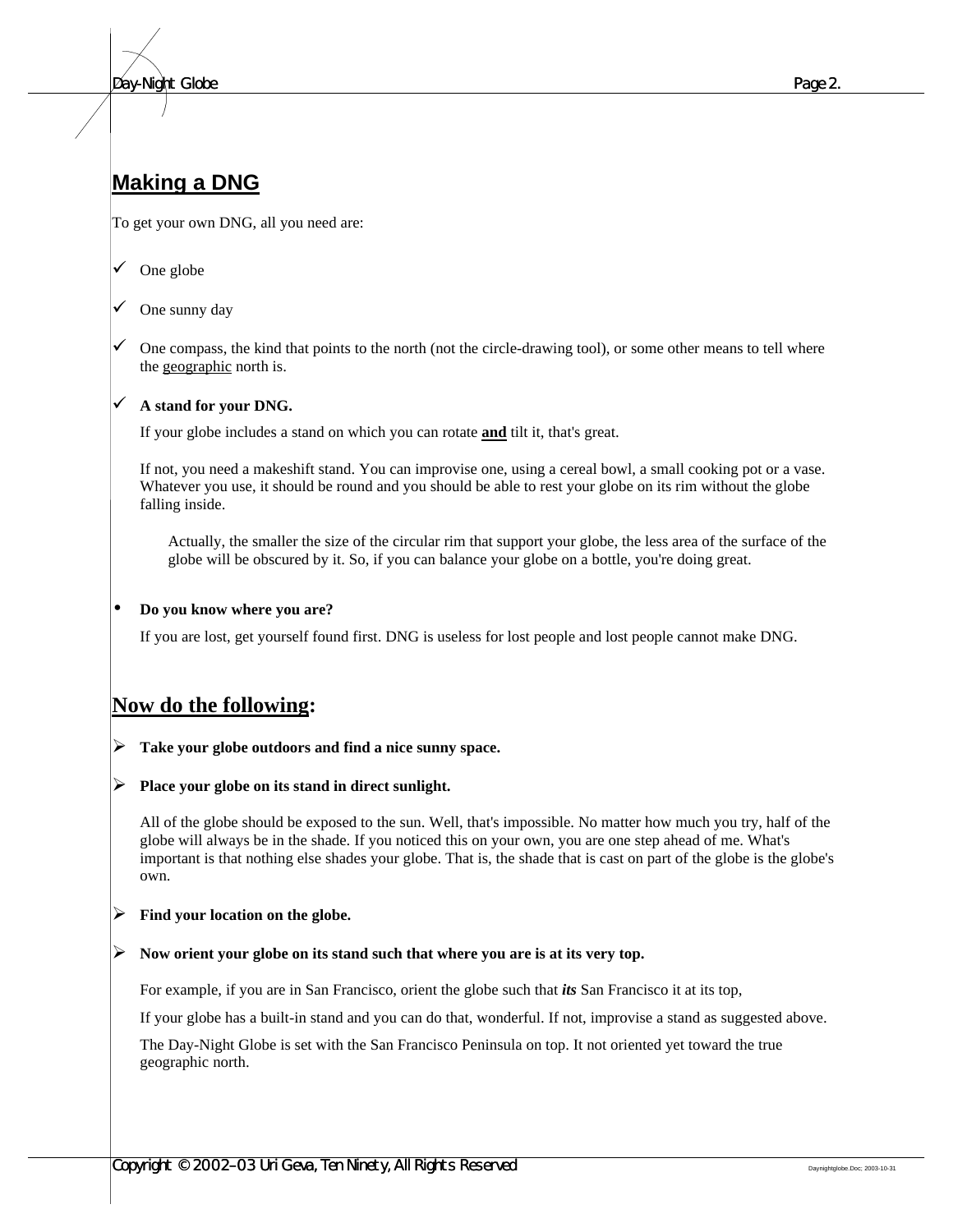#### *Day-Night Globe Page 3.*



The built-in stand of our globe lets us only spin the globe. Therefore, we removed the base of the stand and the globe was placed on top of a glass vase. If the base were not removed, its weight would have interfered with proper balancing of the globe on the vase. Also visible is the electric cord for illuminating this globe from its inside.

#### ÿ **Now it is time to find the true geographic north.**

(In case you live down under or anywhere else south of the equator, you know what do to when we, northerners, talk about our pole. I sure don't. You are on your own, mate; I certainly have no clue.)

If you have a magnetic compass, it will point to the magnetic north. The magnetic north is different from the geographic north and in some locations the directional deviation is quite significant. For example, around San Francisco the direction to the magnetic north is 16 degrees east of the direction to the geographic north.

But, not to worry. Most home and school globes are too small for making this sort of an error significant enough to spoil your DNG.

If you don't have a compass but you know the general direction of the north this may be good enough.

See, working with a small-scale globe may be beneficial after all. It is more tolerant to errors.

If you really want to know where is the true geographic north and be a little more accurate, you just need a little planning work. On a clear night, prior to making your DNG, go outdoors and find the North Star. This is the direction to the geographic north.

Now take some measures to remember this direction when you need it. How to do this you are on your own. It shouldn't be too difficult.

Also, do not change location. I mean, if you live in San Francisco and find the North Star there then do not try to impress your friends by making a DNG for New York. It will not work.

#### ÿ **Once you know the direction of the geographic north, point the North Pole on your globe in that direction.**

If your globe has an axis, on which you can spin it, this axis is between the North and South poles.

Do this by rotating the globe horizontally, while keeping your location at the top of the globe.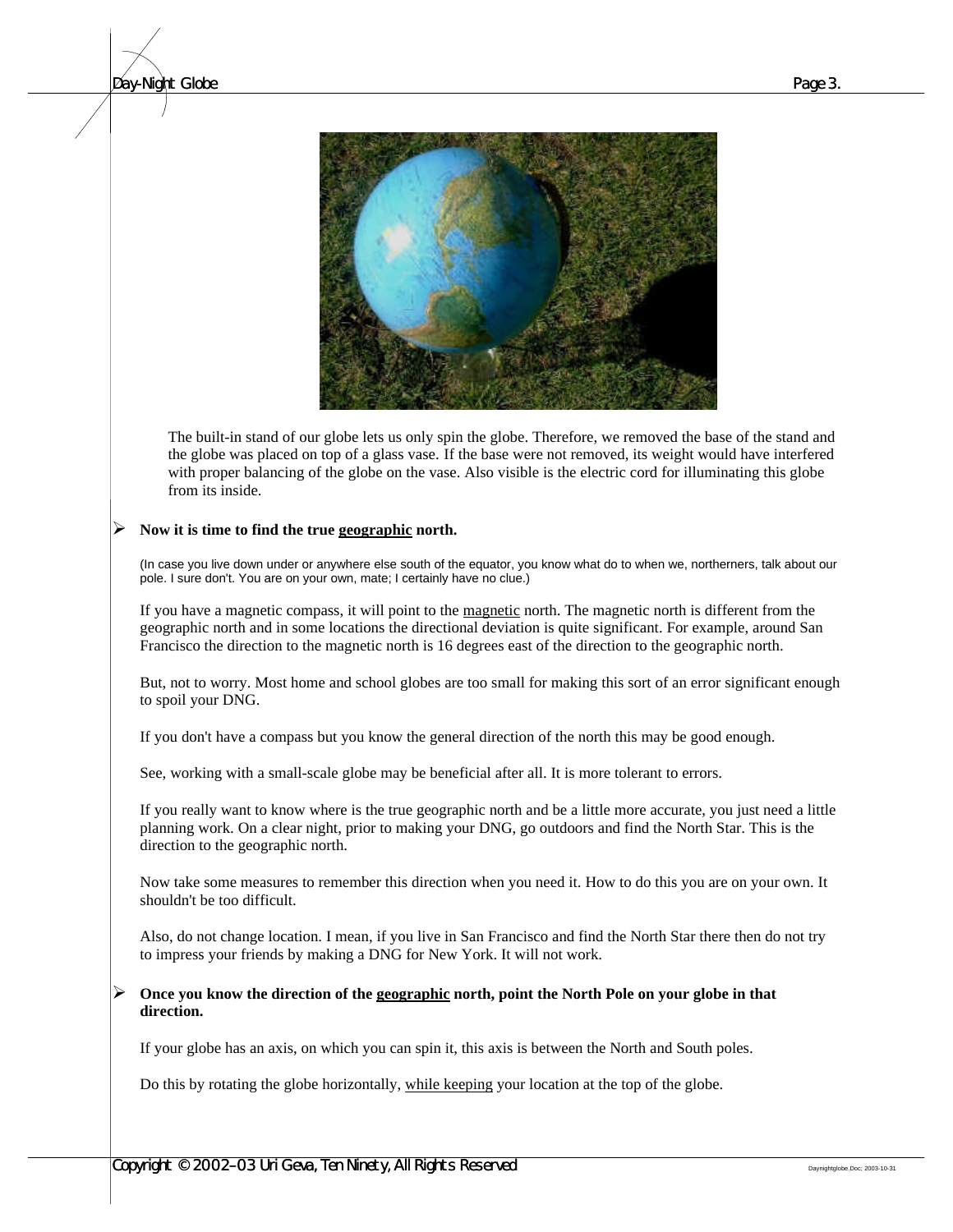**This is it. You are now the proud engineer and owner of a** *Day-Night Globe.*



# **What Is a DNG Good For? You Ask**

#### **Q Watch it for a while.**

Walk around it and look at it from all possible angles. Avoid casting your own and any other shadow on it! What do you notice?

- Pay attention to its sunny side and to its shady side
- What time is it where you are?
	- How does the current time effect the sunlight or shade on the DNG?
	- Is Daylight Saving Time in effect now where you are? How does it effect your findings?
	- Where is the dawn line on the globe? This is the line where the shade meets the sunlight, marking the transition from night to day.
		- Where is morning on the globe now?
	- Where is the dusk line on the globe? This is the line where the sunlight meets the shade, marking the transition from day to night.
		- Where is evening on the globe now?
- Check what is happening around Earth's poles?
	- Which is in daylight and which is in the shade?
	- Can you estimate how long do the day and night last at the poles? At the equator? At other latitudes?
- After the DNG stands in the sun for a while touch its surface in different places.

Be careful! Do **not** disturb the orientation of your DNG!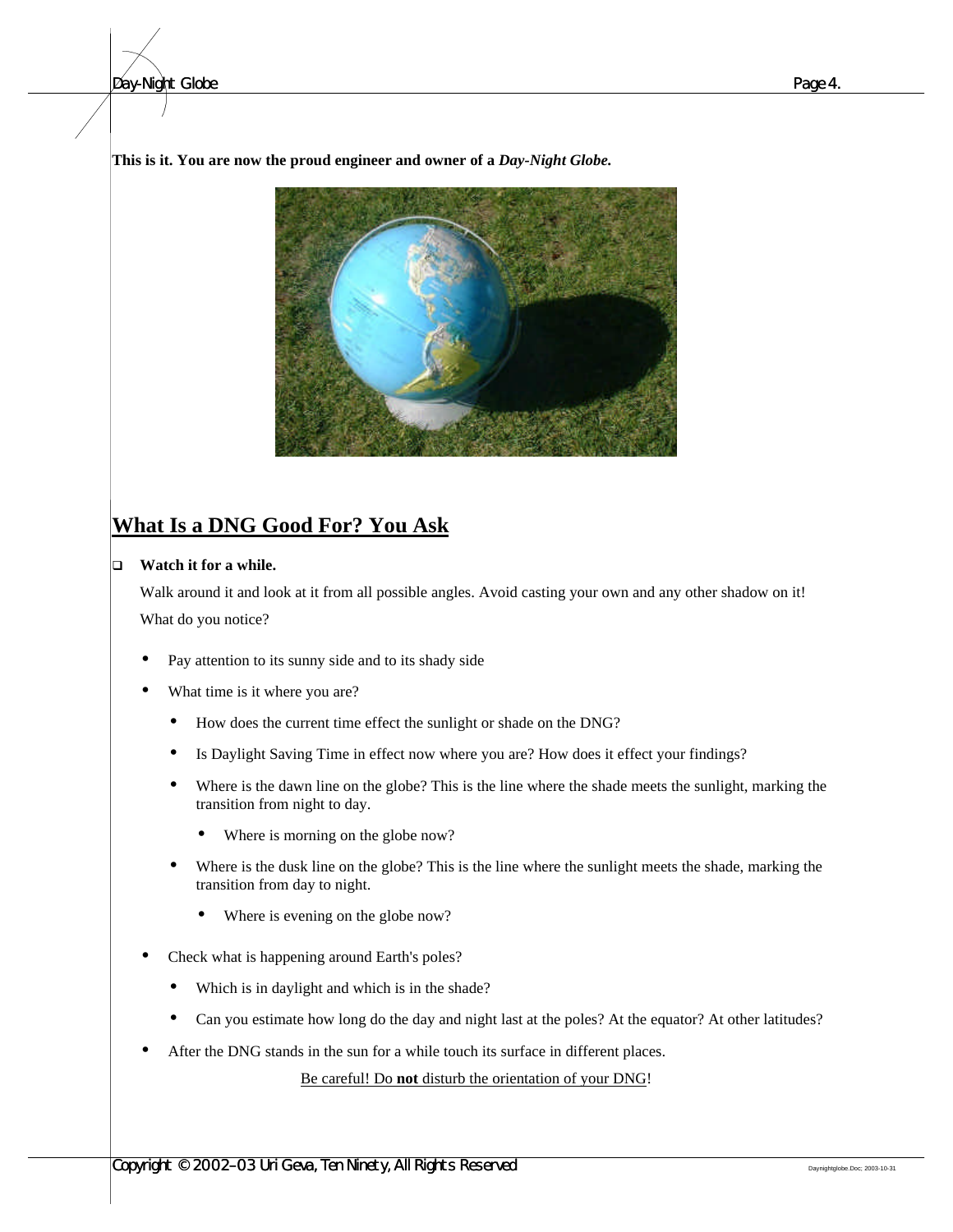• Do you notice any differences? What? What kind? Isn't it cool?

(Now is the time to figure out why the material from which the globe is fabricated makes a difference.)

□ Leave the DNG for a few daylight hours and then come back and repeat all of these observations. What's the difference?

# **Day-Night Globe -- What is Going On?**

**Think of what you have just done:**



- 1. You placed your Day-Night Globe in direct sunlight.
- 2. You oriented it such that
	- 2.1. Your location on the globe is at its very top; and
	- 2.2. Its north pole points toward the true geographic north.

**Think of what you have just accomplished:**

*You have set your DNG such that sun rays hit it exactly the same way they are hitting planet Earth right now!*

The Day-Night Globe is correctly oriented to the true geographic north and the San Francisco Peninsula is on top.



Notice that the built-in stand of this Globe lets us only spin the globe. Therefore, the base of the stand was removed and the globe was placed on top of a glass vase. (If the base is not removed, its weight interferes with proper balancing of the globe on the vase. Also visible is the electric cord for illuminating this globe from its inside.)

## **So What?**

- $\checkmark$  The illuminated half of the sphere shows the Earth's half where now is daytime.
- The shaded half of the sphere shows the Earth's half where now is nighttime.
- The area where shade and light meet are where right now dawn and dusk are happening.
	- Dawn is where shade is west of the light.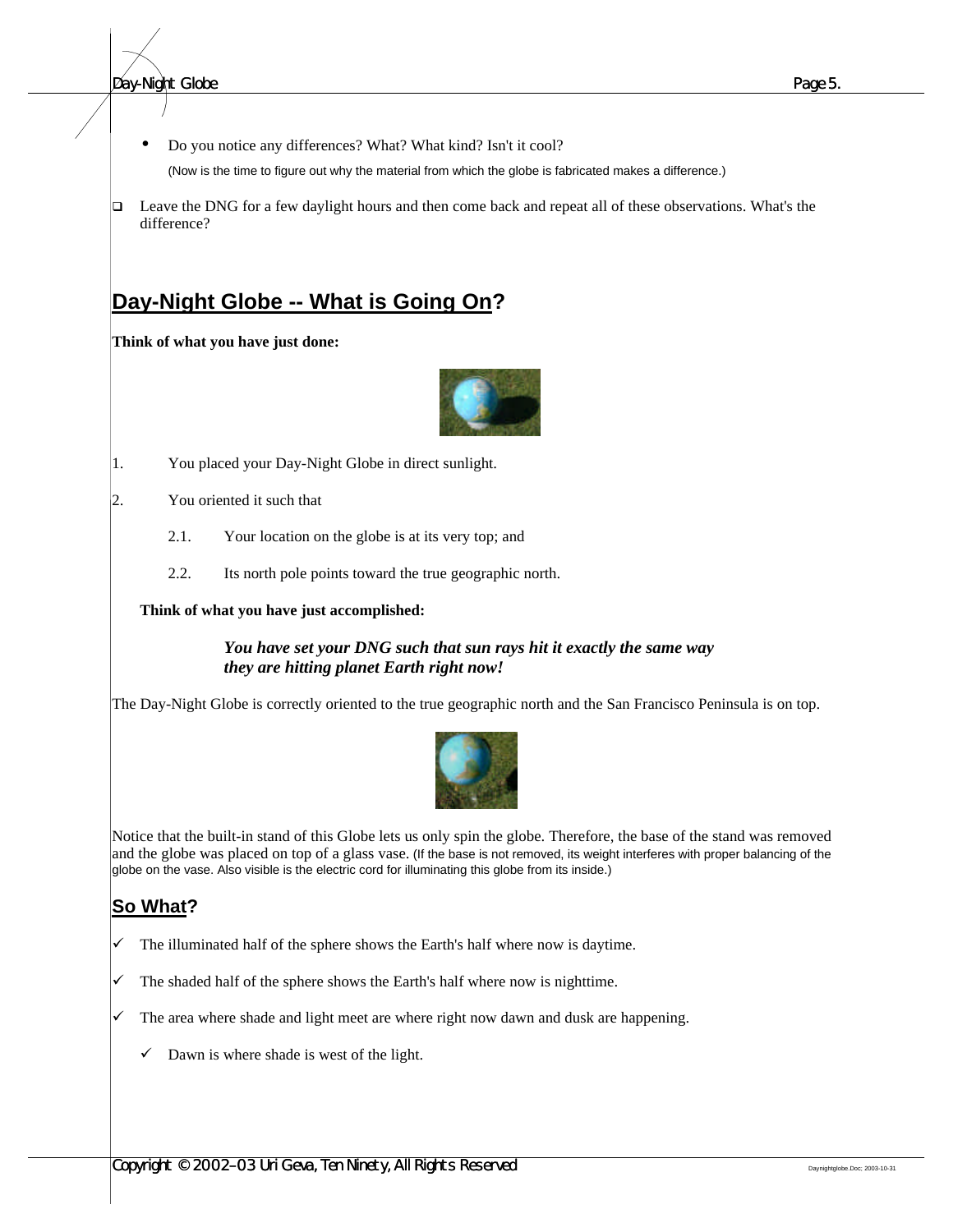*Day-Night Globe Page 6.*



Dawn is approaching the Far East

 $\checkmark$  Dusk is where light is west of the shade.

As the earth rotates eastbound the sunlit areas on both Earth and your DNG move toward the west. If you wait till dusk, you will see the dusk area on the globe.

**By the sea.** If you can do this on a seashore where sunrise or sunset takes place, you will see a more pronounced difference between daylight and night on your DNG.

Feel the heat. After your DNG has stood in the sun for a while, the illuminated surface is much warmer than the surface of the shaded side.



More subtle temperature differences exist even on the surface of the illuminated half of the DNG. They are the result of the *angle at which sunlight hits the surface*.



In October daylight in Antarctica lasts longer and longer. However, because of the differnce in the angle of incidence between the equator and Antarctica, Antarctica is much cooler than the tropics.

Position yourself such that the globe is between you and the sun (so you do not cast a shadow on the **globe) and your eyes are exactly above your location -- a high-flying pilot point of view.**

Pay attention to the reflection of the sun on the surface of the DNG.

 $\rightarrow$  The longitude (meridian) of this reflection is the one above which the sun is currently located.